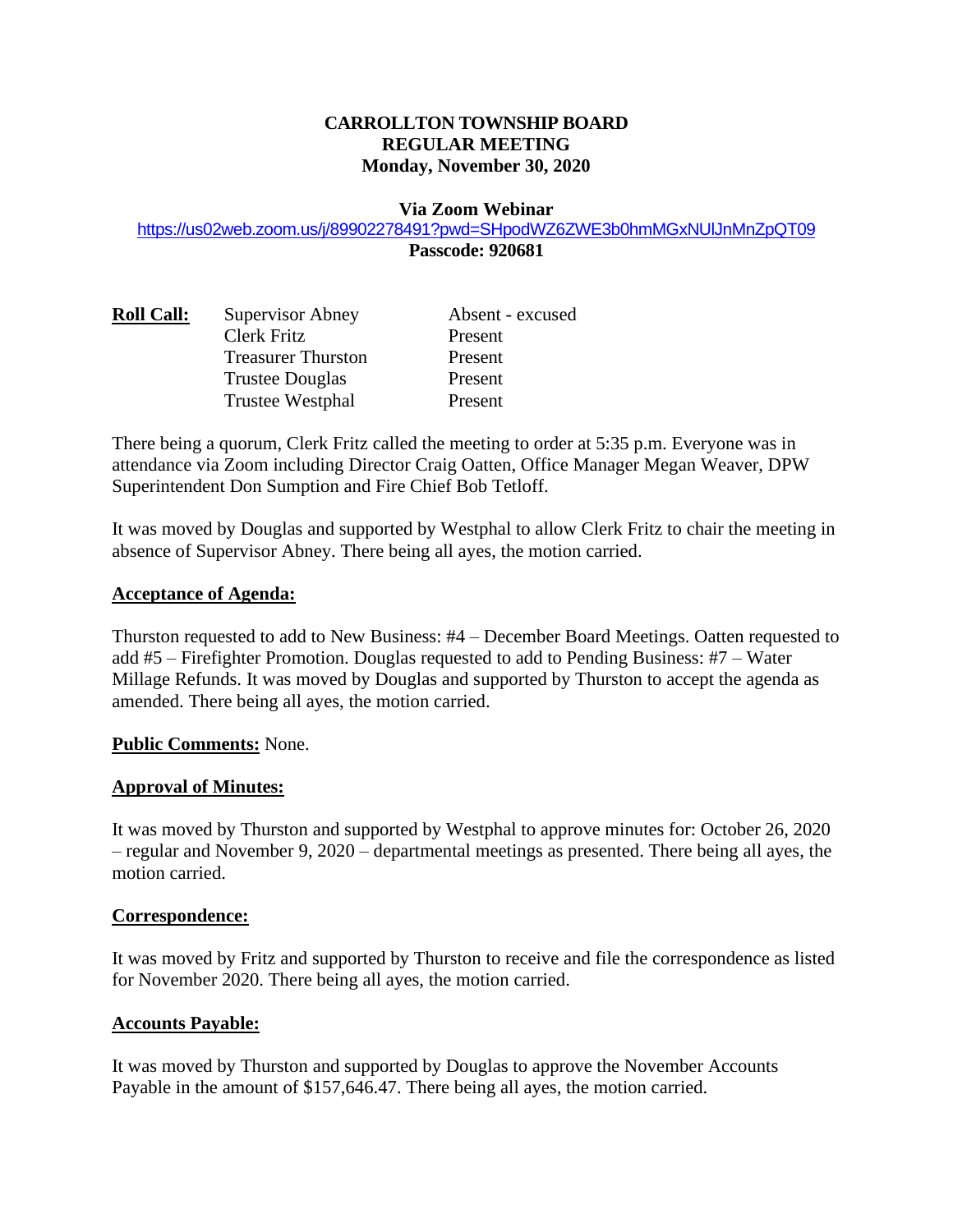## **Quarterly Investment Report:**

It was moved by Fritz and supported by Westphal to receive and file the Quarterly Investment Report for September 30, 2020 (copy attached). There being all ayes, the motion carried.

## **Committee/Commission/Board Reports:**

It was moved by Fritz and supported by Thurston to promote Josh Bourcier to the position of Firefighter. There being all ayes, the motion carried.

Board members commended Sumption and the DPW staff for their excellent Christmas light decorations in the Township. Many residents have expressed their appreciation for the holiday spirit!

## **Pending Business:**

Oatten stated that both the code enforcement officer and building inspector were working on reviewing store fronts of businesses in the township.

Oatten informed the board that he was still waiting for road project cost estimates from the Saginaw County Road Commission so that a decision can be made on whether to bond or not. He would keep the board updated.

Weaver stated that the current balance for delinquent water/sewer accounts was \$57,372. The check for just over \$25,000 had been received from Wayne Metropolitan Community Action Agency who had teamed up with Saginaw County Community Action Committee to pay water/sewer bills for those residents that receive food assistance. The funds were provided by a State grant.

Oatten was still waiting for a call back from Saginaw County Equalization Director Denise Babbitt in reference to the designated assessor contract for all Saginaw County municipalities. It was board consensus to table the item until the next meeting.

Weaver presented the current ordinance language for water and sewer bill penalties. She reached out to several communities to see if they provided a one-time waiver of penalties if the resident had never been late before. She did not receive any responses. Discussion followed. Thurston stated that she was not in favor of accepting postmarks for water/sewer payments as it would only encourage some residents to wait until the last day to mail their payment in. The Township still must pay the City of Saginaw in a timely manner for all water used. Thurston felt that the current ordinance did not need an amendment as it already allows for a resident to dispute any charges by addressing the Township Board. She did not want the office staff to have to make any decisions regarding a dispute. The ordinance language already provides for disputes to be brought before the Township Board. Discussion followed.

Douglas asked if a form could be created for those residents that wish to dispute a water/sewer bill. Weaver stated that she could create one and make it available on the Township's website as well as in the front lobby. It was board consensus to have Weaver create the form and to address any disputes over water/sewer billing charges and penalties at the Township Board level.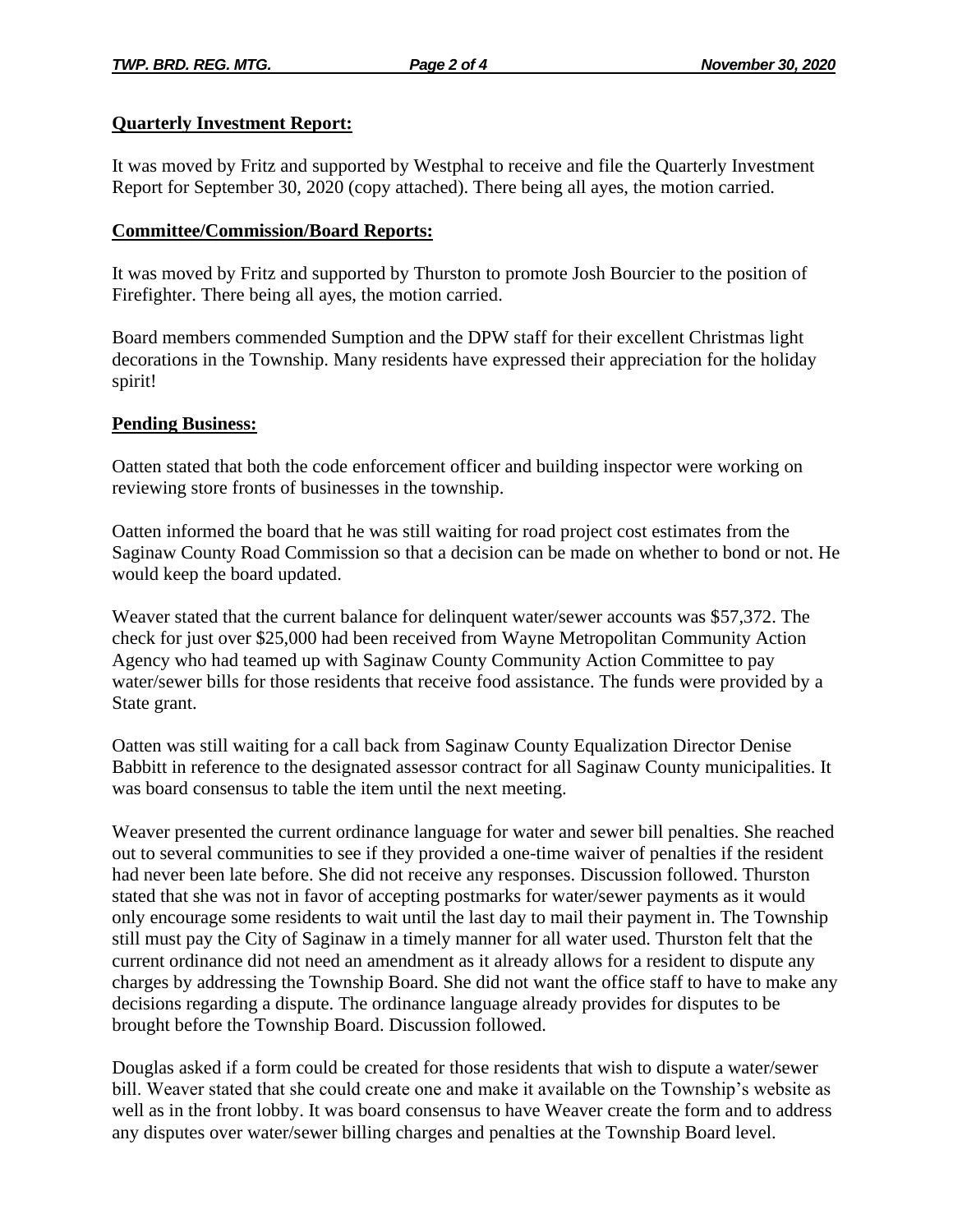Weaver stated that she had reached out to the Saginaw County Public Works' office to see if Phase III of the watermain project bonds had been paid in full and closed. She was told that the County would most likely be closing the books on the bond by the end of the calendar year. Weaver would like to wait until everything is closed out at the County level before processing refund checks to those residents that overpaid. Board members agreed.

## **New Business:**

Oatten stated that he and Weaver had met with Spicer Group reference the Drinking Water Asset Management (DWAM) Grant that was available. Grant applications are due by January 1, 2021 and Oatten approved the project at their meeting due to the short turn-around time. The program has set aside \$15 million for municipalities with 10,000 or less in population and matching funds are not required. If awarded, those monies could be used for the lead and copper inventory project that is due by 2025. Discussion followed. It was moved by Douglas and supported by Thurston to approve the quote from Spicer Group for \$2,500 to prepare the grant application on behalf of Carrollton Township for the Drinking Water Asset Management (DWAM) Grant (copy attached). There being all ayes, the motion carried.

It was moved by Thurston and supported by Westphal to adopt Resolution #2020-10 Appointing Don Sumption as Trustee and Megan Weaver as Alternate Trustee to the Mid Michigan Waste Authority Board (copy attached).

| Roll call: | Fritz           | Yes |
|------------|-----------------|-----|
|            | <b>Thurston</b> | Yes |
|            | Douglas         | Yes |
|            | Westphal        | Yes |

There being 4 ayes and 1 absence, the resolution was adopted.

It was moved by Westphal and supported by Fritz to regretfully accept the letter of resignation from Police Officer Robert Hall (copy attached). There being all ayes, the motion passed.

Thurston stated that due to both the Michigan Department of Health and Human Services' (MDHHS) Emergency Order and Public Act 228 of 2020 amending the Open Meetings Act allowing virtual meetings through December 31, 2020, she was requesting that the December board meetings be held virtually via Zoom. Discussion followed. It was moved by Thurston and supported by Westphal to hold the December 2020 board meetings virtually. There being all ayes, the motion carried.

It was board consensus to have all Township commissions and committees either hold their meetings virtually or cancel for the month of December 2020.

### **Public Comments:** None.

### **Director Comments/Updates:**

Oatten informed the board members that a total of \$3,365.80 had been awarded to Carrollton Township Police Department through the Coronavirus Emergency Supplemental Funding (CESF)